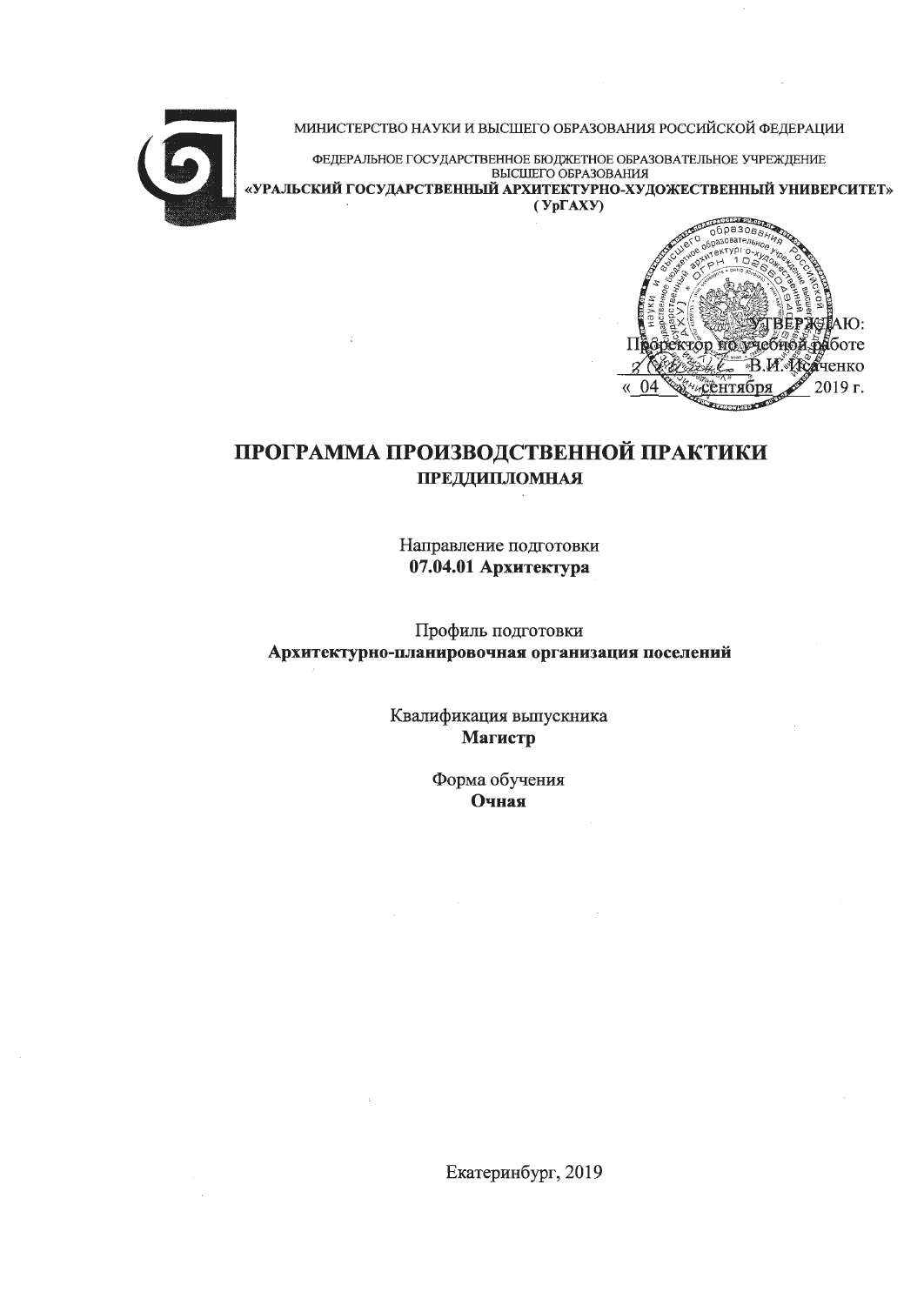#### 1. Вид, тип практики, способ и форма ее проведения

| Вид практики               | производственная                        |
|----------------------------|-----------------------------------------|
| Тип практики               | преддипломная                           |
| Способ проведения практики | стационарная, выездная                  |
| Форма проведения практики  | практик — путем<br>дискретно по видам   |
|                            | выделения в календарном учебном графике |
|                            | непрерывного периода учебного времени   |
|                            | для проведения каждого вида практики.   |

#### 2. Место практики в структуре образовательной программы

Практика входит в часть образовательной программы, формируемую участниками образовательных учреждений - блок Б2 «Практика».

Практика базируется на освоении студентами дисциплин образовательной программы:

-обязательная часть: «Современные концепции теории архитектуры  $\mathbf{M}$ градостроительства», «Методика, методология и презентация научного исследования», «Технико-экономическое обоснование архитектурно-проектных и градостроительных решений», «Современные информационно-компьютерные технологии», «Актуальные проблемы истории и теории архитектуры», «Современная теория и практика градостроительства», «Инновационные инфраструктуры в градостроительстве», Правовое регулирование архитектурной и градостроительной деятельности, «Транспорт в планировке городов», «Инженерная инфраструктура территории»,

- часть, формируемая участниками образовательных отношений: «Архитектурнопланировочное проектирование», «Профессиональный иностранный язык», «Стилистика научного текста».

Практика базируется также на освоении программ предшествующих практик: учебная практика научно-исследовательская работа (получение первичных навыков научно-исследовательской работы) и производственная практика технологическая (проектно-технологическая).

Практика проводится в целях выполнения предпроектного исследования по теме выпускной квалификационной работы.

#### 3. Место и время проведения практики

База практики - кафедра градостроительства УрГАХУ, профильные организации. Практика проводится в 4 семестре.

Выбор места проведения практики для лиц с ограниченными возможностями здоровья и инвалидов производится с учетом требований доступности места проведения практики для данной категории обучающихся и рекомендации медико-социальной экспертизы, а также индивидуальной программы реабилитации инвалида, выданной учреждением медико-социальной экспертизы, федеральным государственным относительно рекомендованных условий и видов труда.

4. Перечень планируемых результатов обучения при прохождении практики, соотнесенных с планируемыми результатами освоения образовательной программы 4.1. Перечень компетенций, формирующихся у обучающихся в процессе прохождения практики

 $\overline{2}$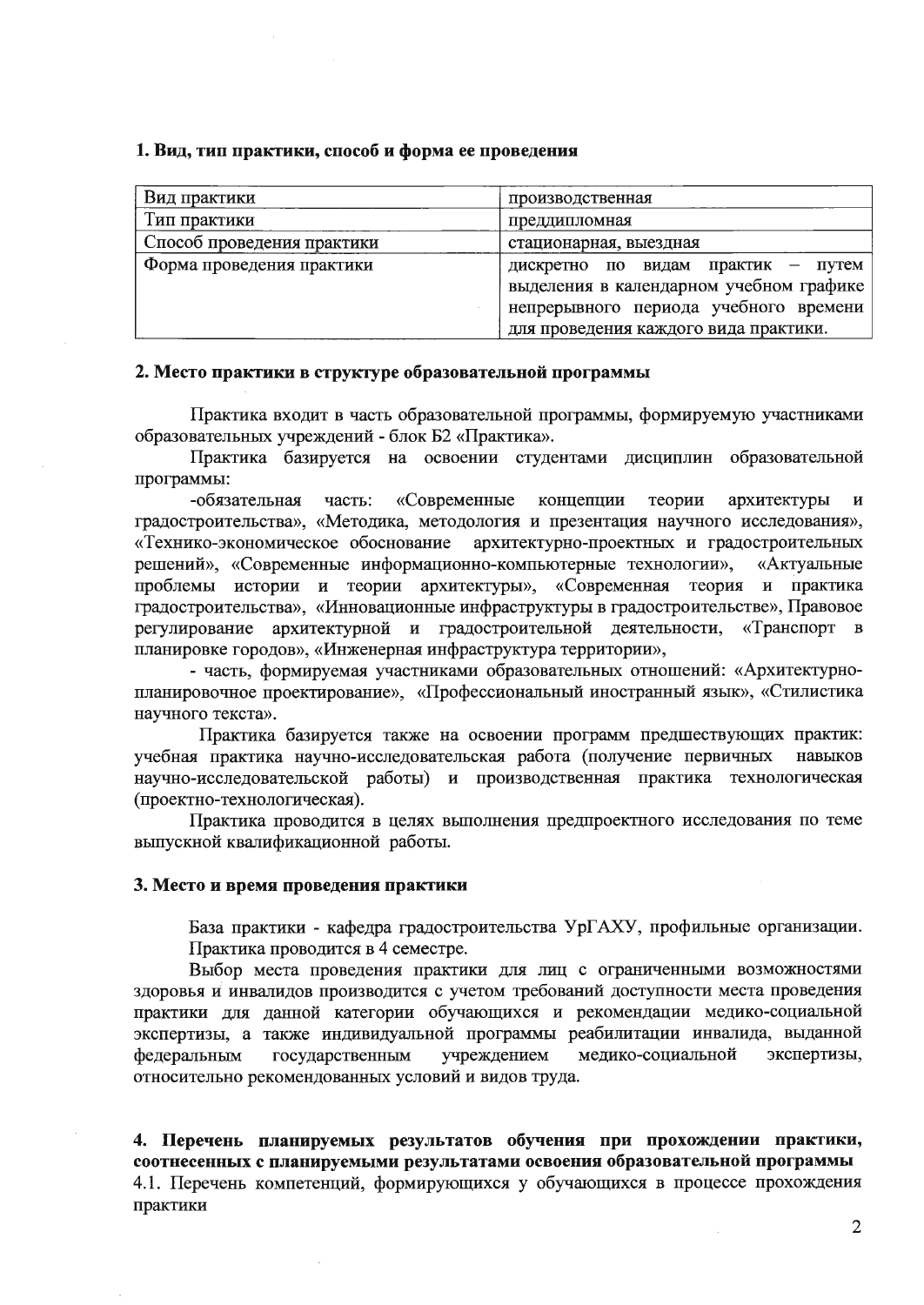| Код<br>компетенции | Наименование компетенции                                         |  |  |  |  |
|--------------------|------------------------------------------------------------------|--|--|--|--|
| $YK-4$             | Способен применять современные коммуникативные технологии, в     |  |  |  |  |
|                    | числе на иностранном(ых) языке(ах) для академического<br>TOM     |  |  |  |  |
|                    | профессионального взаимодействия                                 |  |  |  |  |
| $\Pi K-1$          | Способен участвовать в разработке и защите концептуального       |  |  |  |  |
|                    | архитектурного проекта                                           |  |  |  |  |
| $\Pi K-2$          | Способен участвовать в подготовке и защите архитектурной части   |  |  |  |  |
|                    | разделов проектной документации, в том числе с применением       |  |  |  |  |
|                    | инновационных методов и технологий архитектурного проектирования |  |  |  |  |
| $\Pi K-3$          | Способен проводить комплексные прикладные и фундаментальные      |  |  |  |  |
|                    | научные исследования                                             |  |  |  |  |
|                    |                                                                  |  |  |  |  |

4.2. Планируемые результаты обучения при прохождении практики

В результате прохождения данной практики обучающийся должен приобрести следующие практические навыки, умения, обще профессиональные и профессиональные компетенции:

| Код         | Индикаторы достижения компетенций                                 |  |  |  |  |
|-------------|-------------------------------------------------------------------|--|--|--|--|
| компетенции |                                                                   |  |  |  |  |
| $YK-4$      | умеет:                                                            |  |  |  |  |
|             | - Участвовать в архитектурных конкурсах, научно-практических      |  |  |  |  |
|             | конференциях, выставочных мероприятиях по продвижению проектов    |  |  |  |  |
|             | и инновационных достижений в профессии;                           |  |  |  |  |
|             | - Использовать средства автоматизации архитектурно-строительного  |  |  |  |  |
|             | проектирования и компьютерного моделирования;                     |  |  |  |  |
|             | - Выбирать оптимальные методы и средства профессиональной,        |  |  |  |  |
|             | и персональной коммуникации при представлении<br>бизнес-          |  |  |  |  |
|             | архитектурного концептуального проекта и архитектурного проекта   |  |  |  |  |
|             | заказчику.                                                        |  |  |  |  |
|             | знает:                                                            |  |  |  |  |
|             | - Язык деловых документов и научных исследований. Правила устной  |  |  |  |  |
|             | научной речи.                                                     |  |  |  |  |
| $\Pi K-1$   | ymeer:                                                            |  |  |  |  |
|             | - Участвовать в определении целей и задач проекта, основных       |  |  |  |  |
|             | архитектурных и объемно-планировочных параметров<br>объекта       |  |  |  |  |
|             | капитального строительства;                                       |  |  |  |  |
|             | - Учитывать при разработке концептуального архитектурного проекта |  |  |  |  |
|             | функциональное назначение проектируемого объекта (в том числе     |  |  |  |  |
|             | объектов<br>специализированного назначения,<br>особенности        |  |  |  |  |
|             | проектируемых для лиц с ОВЗ и маломобильных групп граждан),       |  |  |  |  |
|             | градостроительные условия, региональные и местные архитектурно-   |  |  |  |  |
|             | художественные традиции, системную целостность архитектурных,     |  |  |  |  |
|             | конструктивных и инженерно-технических решений, социально-        |  |  |  |  |
|             | культурные, геолого-географические и природно-климатические       |  |  |  |  |
|             | условия участка застройки;                                        |  |  |  |  |
|             | Формулировать обоснования концептуального архитектурного          |  |  |  |  |
|             | проекта, включая градостроительные, культурно-исторические,       |  |  |  |  |
|             | архитектурно-художественные условия и предпосылки.                |  |  |  |  |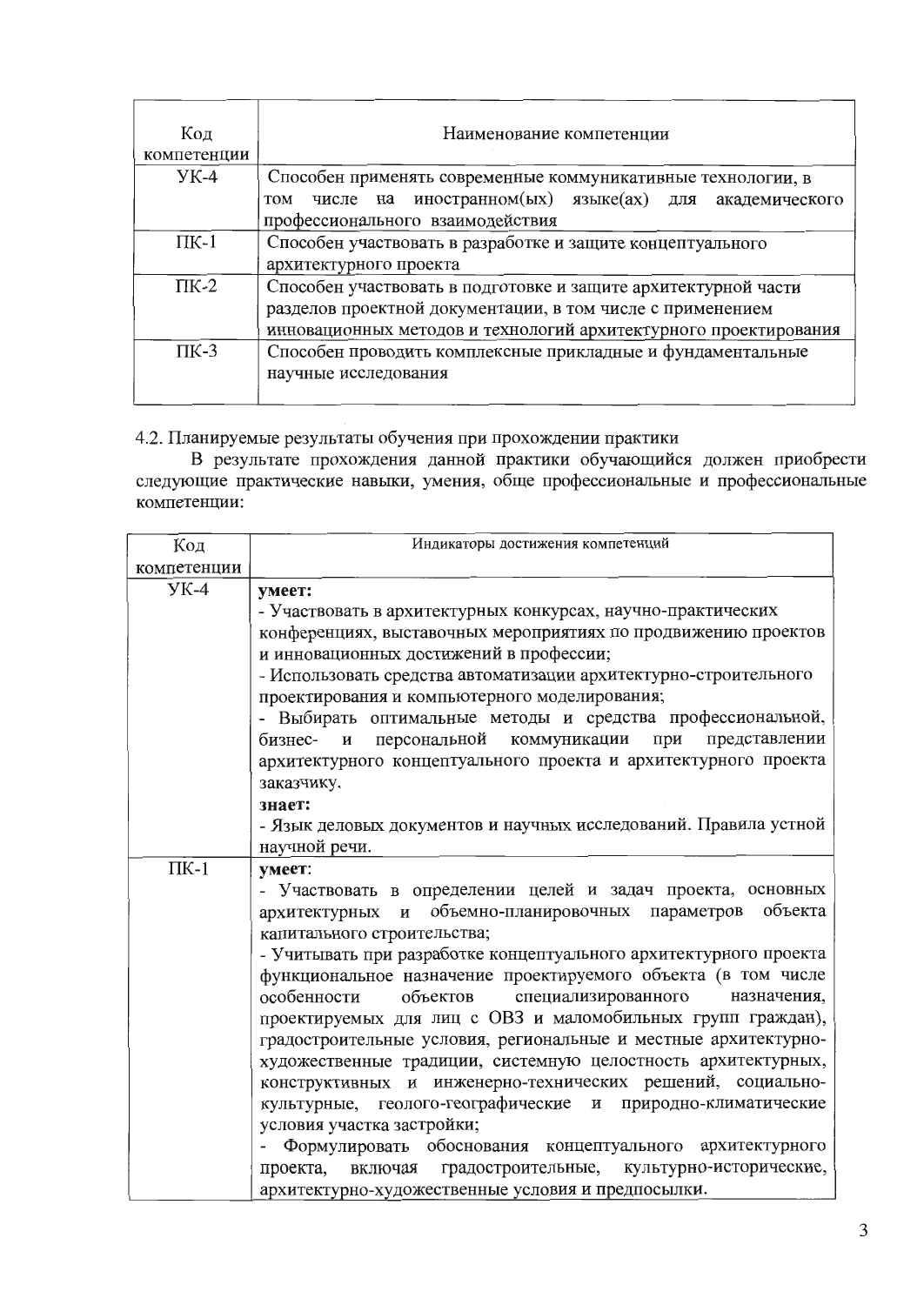|           | знает:                                                                        |  |  |
|-----------|-------------------------------------------------------------------------------|--|--|
|           | - Методы и средства профессиональной и персональной                           |  |  |
|           | коммуникации;                                                                 |  |  |
|           | - Особенности восприятия различных форм представления                         |  |  |
|           | концептуального архитектурного проекта архитекторами,                         |  |  |
|           | специалистами в области строительства, а также лицами, не                     |  |  |
|           | владеющими профессиональной культурой                                         |  |  |
|           | в том числе лицами с ОВЗ).                                                    |  |  |
| $\Pi K-2$ | умеет:                                                                        |  |  |
|           | - Участвовать в разработке оригинальных и нестандартных                       |  |  |
|           | архитектурных решений (в том числе с учетом потребностей лиц с                |  |  |
|           | ОВЗ и маломобильных групп населения); - оформлять графические и               |  |  |
|           | текстовые материалы по архитектурному разделу проектной                       |  |  |
|           | документации, включая чертежи, планы, модели и макеты и                       |  |  |
|           | пояснительные записки;                                                        |  |  |
|           | - Участвовать в защите архитектурного раздела проектной                       |  |  |
|           | документации в экспертных инстанциях;                                         |  |  |
|           | -применять средства и методы профессиональной и персональной                  |  |  |
|           | коммуникации при согласовании архитектурного раздела проектной                |  |  |
|           |                                                                               |  |  |
|           | документации с заказчиком и защите в органах экспертизы.                      |  |  |
|           | знает:                                                                        |  |  |
|           | - Требования законодательства Российской Федерации и иных                     |  |  |
|           | нормативных правовых актов, нормативных технических и                         |  |  |
|           | нормативных методических документов к составу и содержанию                    |  |  |
|           | разделов проектной документации (в том числе учитывающие                      |  |  |
|           | потребности лиц с ОВЗ и маломобильных групп граждан); - методы                |  |  |
|           | автоматизированного проектирования, основные программные                      |  |  |
|           | комплексы создания чертежей и моделей.                                        |  |  |
| $\Pi K-3$ | умеет:                                                                        |  |  |
|           | - Участвовать в осуществлении анализа содержания проектных задач              |  |  |
|           | и выборе методов и средств их решения;                                        |  |  |
|           | - Участвовать в обобщении результатов теоретических исследований              |  |  |
|           | и представлении их к защите;                                                  |  |  |
|           | - Интерпретировать результаты прикладных научных исследований в               |  |  |
|           | виде обобщенных проектных моделей;                                            |  |  |
|           | - Участвовать в осуществлении разработки принципиально новых                  |  |  |
|           | архитектурных решений с учетом социально-культурных, историко-                |  |  |
|           | архитектурных и объективных условий участка застройки (в том                  |  |  |
|           | числе соблюдая правила формирования безбарьерной среды).                      |  |  |
|           | знает:                                                                        |  |  |
|           | - Актуальные прикладные и фундаментальные проблемы развития                   |  |  |
|           | искусственной среды, архитектурной деятельности и архитектурного              |  |  |
|           | знания;                                                                       |  |  |
|           | - Методику научно-исследовательской работы и основы системного                |  |  |
|           | подхода к научному исследованию;                                              |  |  |
|           | - Профессиональные приемы и методы представления и обоснования                |  |  |
|           | научно-исследовательских разработок<br>результатов<br>правила<br>$\, {\bf N}$ |  |  |
|           | обзоров и отчетов<br>составления<br>по результатам проводимых                 |  |  |
|           | исследований;                                                                 |  |  |
|           | - Основные виды внедрения результатов научно-исследовательских                |  |  |
|           | разработок в проектирование.                                                  |  |  |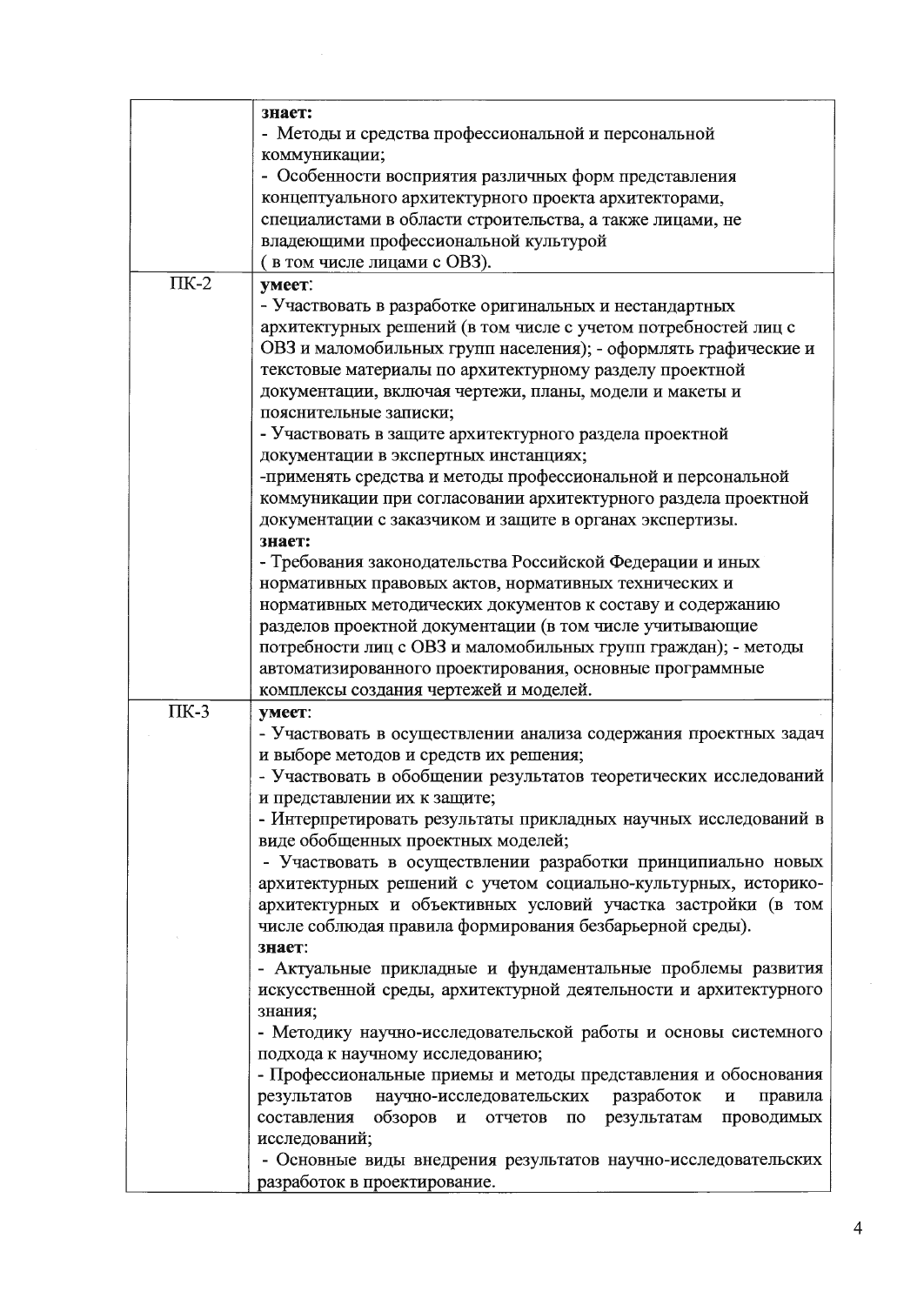#### 5. Трудоемкость практики (объем практики в зачетных единицах и ee продолжительность в академических часах)

Общая трудоемкость производственной преддипломной практики составляет 15 зачетных единиц, 540 академических часа.

|                        |                                       | Трудоемкость (в часах) |                |          | Формы контроля              |
|------------------------|---------------------------------------|------------------------|----------------|----------|-----------------------------|
| $\mathcal{N}\!\varrho$ | Содержание практики                   | Всего                  | Контак         | Самост.  |                             |
| n/n                    | (виды учебной работы)                 |                        | тная           | работа   |                             |
|                        |                                       |                        | работа         | студента |                             |
| 1.                     | Подготовительный этап                 | 6                      | 6              |          | Роспись в журнале           |
| 1.1.                   | Вводная лекция, инструктаж по охране  |                        |                |          | регистрации                 |
|                        | труда и технике безопасности,         |                        |                |          | инструктажа                 |
|                        | получение индивидуального задания     |                        |                |          | по ОТ и ТБ                  |
|                        | на практику.                          |                        |                |          | Роспись в ведомости         |
| 2.                     | Рабочий этап. Проведение              | 476                    |                |          | о получении инд.<br>задания |
|                        | предпроектного исследования           |                        |                |          |                             |
| 2.1.                   | Раздел 1. Научное обоснование         | 158                    |                |          | Отчет о прохождении         |
|                        | (теоретическая концепция) в составе:  |                        |                | 158      | практики                    |
|                        | библиографический<br>список           |                        |                |          |                             |
|                        | проработанной литературы;             |                        |                |          |                             |
|                        | - текст и иллюстрации теоретической   |                        |                |          |                             |
|                        | концепции;                            |                        |                |          | Отчет о прохождении         |
|                        | - научные выводы;                     |                        |                |          | практики                    |
|                        | приложения в виде графиков<br>И       |                        |                |          |                             |
|                        | таблиц.                               |                        |                |          |                             |
| 2.2.                   | Раздел 2. Аналитический:              | 318                    |                | 318      | Отчет о прохождении         |
|                        | - сбор исходных материалов по объекту |                        |                |          | практики                    |
|                        | экспериментального проектирования     |                        |                |          |                             |
|                        | - проведение предпроектных            |                        |                |          |                             |
|                        | исследований в отношении объекта      |                        |                |          |                             |
|                        | проектирования;                       |                        |                |          |                             |
| 3.                     | Завершающий этап                      |                        |                |          |                             |
| 3.1.                   | Подготовка, оформление и              | 58                     | $\overline{4}$ | 54       | Защита материалов           |
|                        | представление отчета о прохождении    |                        |                |          | отчета                      |
|                        | практики                              |                        |                |          |                             |
|                        |                                       |                        |                |          |                             |
|                        |                                       |                        |                |          |                             |
|                        |                                       |                        |                |          | Зачет с оценкой             |
|                        | Итого                                 | 540                    | 10             | 530      |                             |

## 6. Содержание практики

## 7. Формы отчетности по практике и форма промежуточной аттестации (по итогам практики).

Аттестация по итогам практики заключается в представлении студентом отчета о прохождении практики, содержащего следующие материалы:

- 1. Титульный лист (унифицированная форма).
- 2. Индивидуальное задание на практику.
- 3. Содержание
- 4. Материалы рабочего этапа:
- 1) научное обоснование (теоретическая концепция) по теме ВКР:
- библиографический список проработанной литературы;
- текст и иллюстрации теоретической концепции по утвержденной научной теме;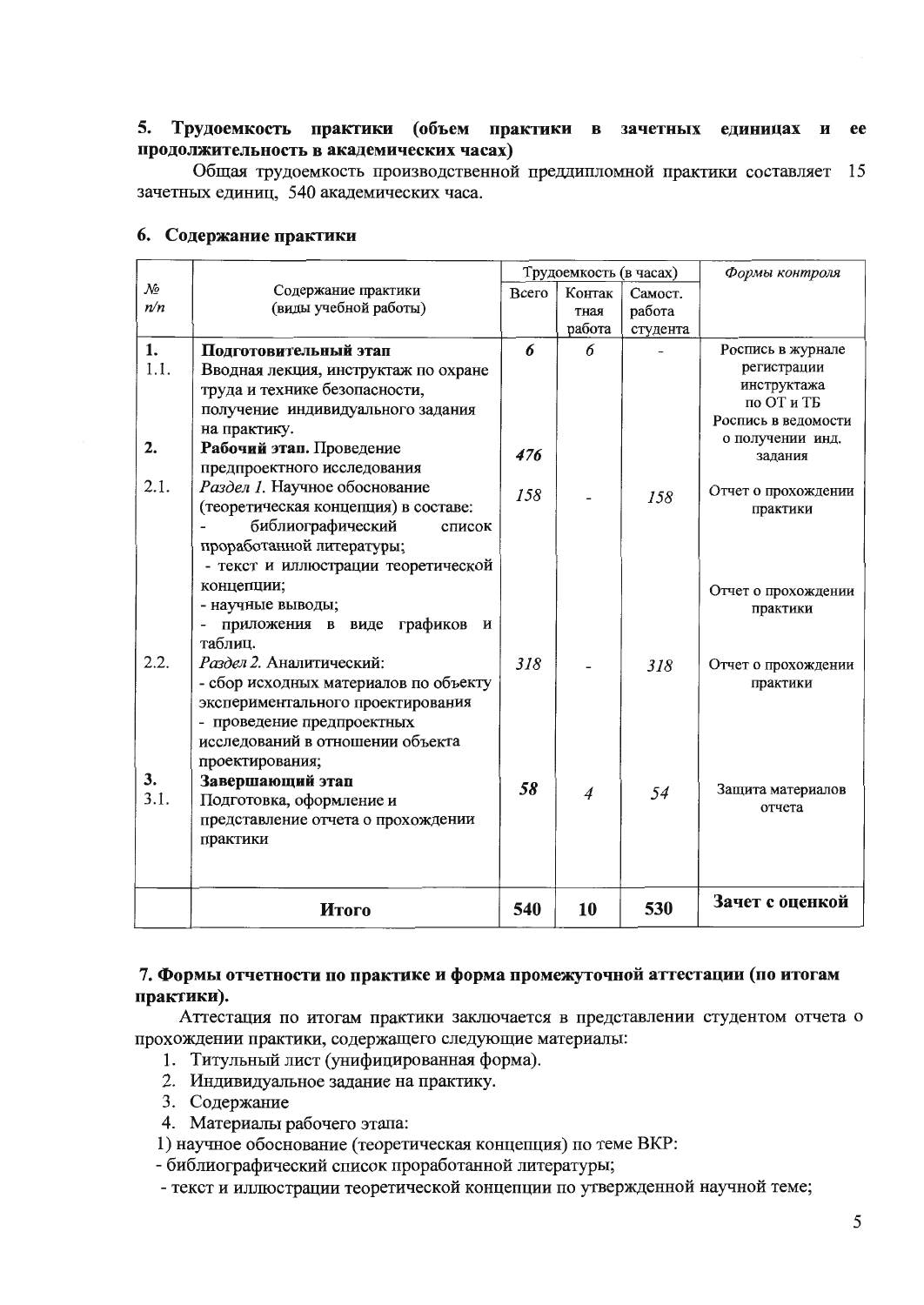- научные выводы;

- приложения в виде графиков и таблиц.

2) аналитические материалы (проведенные комплексные предпроектные исследования в отношении объекта проектирования). Состав отчета по аналитическому разделу:

исходные материалы к объекту проектирования (в соответствии с заданием руководителя ВКР):

- схемы градостроительного анализа (в соответствии с индивидуальным заданием) и комплексной оценки территории объекта проектирования.

3) электронная версия представленных текстовых и графических научных и проектных материалов.

Аттестация проводится кафедральной комиссией. Форма зачета: защита обучающимся отчета о прохождении практики. По результатам аттестации обучающемуся выставляется зачёт с оценкой.

Фонд оценочных средств при проведения промежуточной аттестации обучающихся по практике содержится в Приложении 1.

## 8. Перечень учебной литературы и ресурсов сети "Интернет", необходимых для проведения практики

## а) основная литература:

1. Основы теории градостроительства. Учебник для вузов, М., 2014

2. Шукуров И.С., Луняков М.А., Халилов И.Р. Курсовое и дипломное проектирование по градостроительтству: Учеб. Пособие для вузов. - М.: Изд-во АСВ, 2015. - 328 с.

3. Ахременко С.А., Викторов Д.А. Особенности градостроительного проектирования: учебное пособие. - М.: Излательство АСВ, 2014 - 152 с.

### б) дополнительная литература:

1. Градостроительный кодекс Российской Федерации. Федеральный закон от 29 декабря 2004 г. N 190-ФЗ

2.  $C\Pi$ 42.13330.2011 (СНиП 2.07.01-89\*) Градостроительство, планировка и застройка городских и сельских поселений

 $3<sub>1</sub>$  $C\Pi$ 42.13330.2011 (СНиП 2.07.01-89\*) Градостроительство, планировка и застройка городских и сельских поселений.

4. 11. СНИП 11-04-2003. «Инструкция о порядке разработки, согласования, экспертизы и утверждения градостроительной документации». Введ. в действие 27 февраля 2003 г. № 27.

1. Положение о составе разделов проектной документации и требования к их 5. содержанию (утв. Постановлением Правительства РФ от 16 февраля 2008 г. № 87)

Методические рекомендации по разработке проектов генеральных планов 6. поселений и городских округов. Приказ Минрегионразвития РФ от 26 мая 2011 г. № 244.

#### в) Интернет- ресурсы

1. Университетская библиотека on-line. Режим доступа: http://biblioclub.ru/

г) ресурсы ЭБС.

Барсуков, Г. М. Проектирование города, микрорайона [Электронный ресурс]: 1. учебное пособие / Г. М. Барсуков. - Волгоград: Волгоградский государственный<br>архитектурно-строительный университет, 2009. - 300 с. - 978-5-98276-296-2. Режим доступа: http://www.biblioclub.ru/index.php?page=book&id=142256

2. Косицына, Э. С. Планировка, застройка и реконструкция населенных мест [Электронный ресурс] : учебное пособие / Э.С. Косицына, Н.В. Коростелева, И. В. Зурабова. - Волгоград: Волгоградский государственный архитектурно-строительный 978-5-98276-424-9. университет, 2011. 117  $\mathbf{c}$ . Режим доступа: http://www.biblioclub.ru/index.php?page=book&id=142328.

6